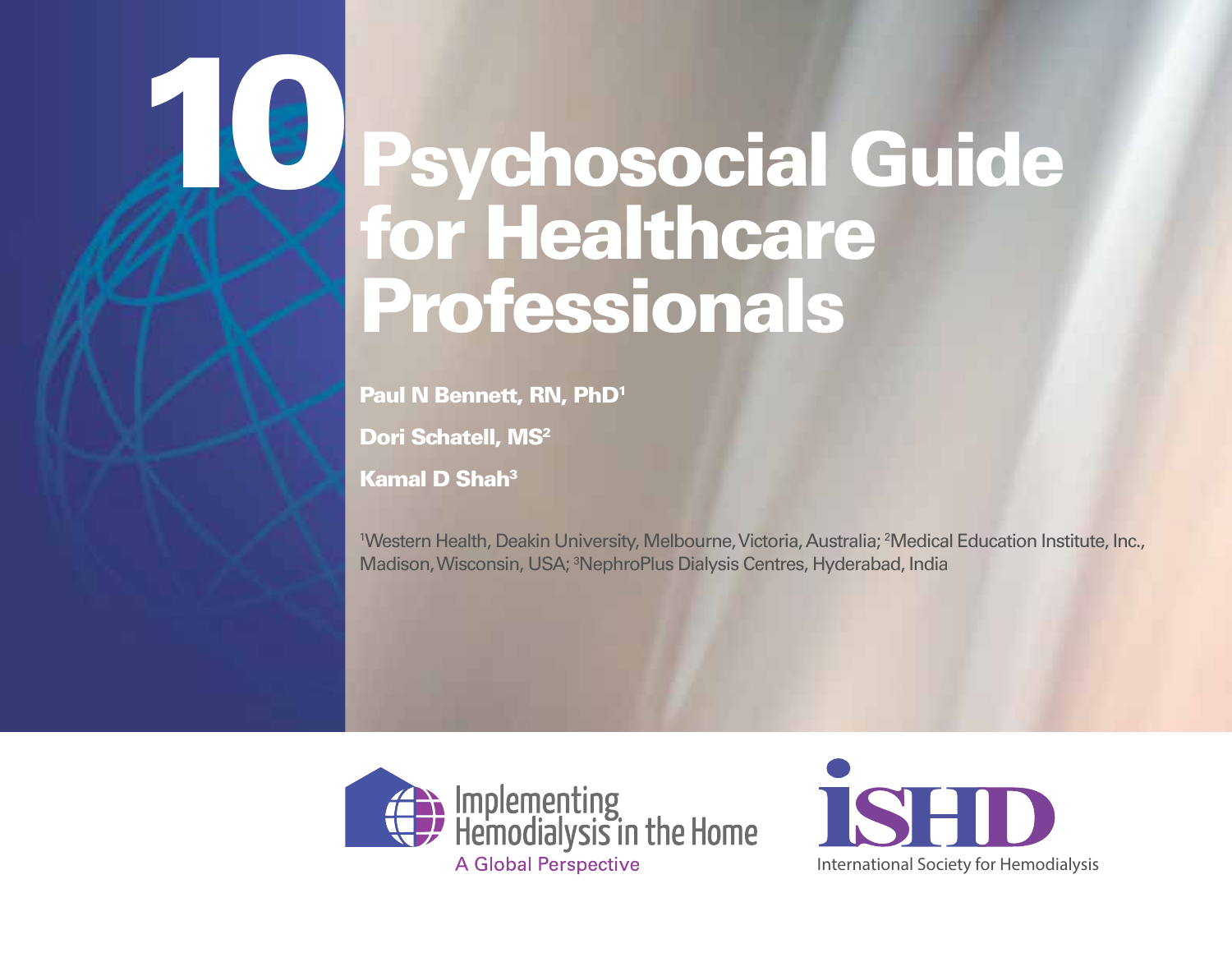# **CONTENTS**

Psychology (Control Control Control Control Control Control Control Control Control Control Control Control Co

Introduction **3**

2

- **Psychosocial Support 3**
- Dialysis Partner or Solo? **4**
- **Respite Care for Home HD 6**
- Depression **7**
- **7** Travel and Holidays/Vacations
- **Financial and Cost Considerations 8**
- **9** Infrastructure Support
- Summary **9**
- **10**



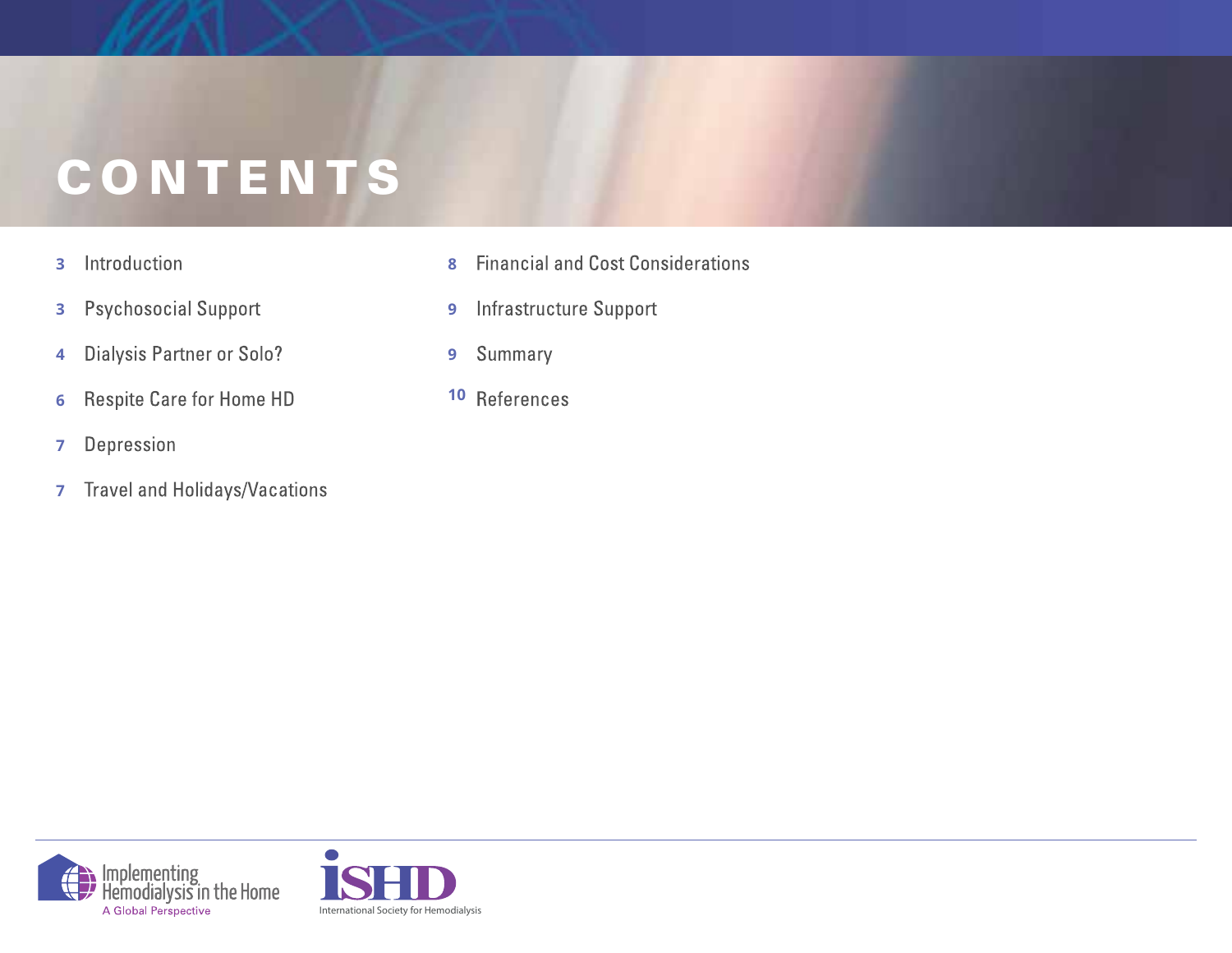# Introduction

Home hemodialysis (HD) is far more than a medical treatment: it is a *lifestyle*. For patients and dialysis care partners\* (when present) to succeed, we must pay attention to such psychosocial aspects of care as the impact of therapy on day-to-day life, including offering support for patients and care partners, gaining social support from peers, defining partner roles, opening lines of communication, addressing depression, taking advantage of opportunities to travel, and considering the financial impact of home HD. Psychosocial factors are significant in a home HD program,<sup>1</sup> and psychosocial support from nephrologists, nurses, health psychologists, and social workers should thus be a priority for patient care.

#### **Care Partner**

A care partner is someone who assists a patient with home HD treatment, often a family member or friend, but not all home HD patients require a care partner. Please note the deliberate use of the term "care partner"—not "caregiver." While in the United States there is a regrettable tendency to turn a care partner into a de facto dialysis technician who undertakes machine set-up, cannulation, monitoring, clean-up, reporting, and even supply ordering, this model is not the case in most of the rest of the world, nor is it ideal. Rather, it is best for each patient to take on as many of the responsibilities for dialysis treatment as she or he is capable of learning and performing safely and independently, with the partner present for emotional support. (The amount of self-care a patient can do is likely to change over time.) The term "caregiver" implies an individual who is deeply immersed in the patient's day-to-day home HD treatments, which is a recipe for burnout and, at least anecdotally, a substantial cause of home HD dropout.

# Psychosocial Support

Isolation can be an issue for those who dialyze at home and their care partners. Group peer support or time spent with individual "buddies" can help reduce isolation among home HD patients and partners. It is wise for home training teams to acknowledge the need for peer support, given the numbers of patients who may stay in-center because they have no other social outlet. Several options for peer support are described below.

#### **Local Support Groups**

Your country may have consumer networks and face-to-face peer support groups for people on dialysis, and perhaps even specifically for home HD. Such groups can offer understanding and friendship to others who are faced with similar life challenges. If there is a local group near your clinic, provide the contact information to patients and encourage them to attend.

If your area does not have these types of support groups, interested home HD patients and/or dialysis care partners may wish to start one of their own. Clinics often report challenges getting patients to attend clinic- or professional-run groups. Peer-run groups that meet outside of the dialysis clinic in a social setting such as a restaurant, library, place of worship, or home may be more acceptable to patients, and thus better attended.



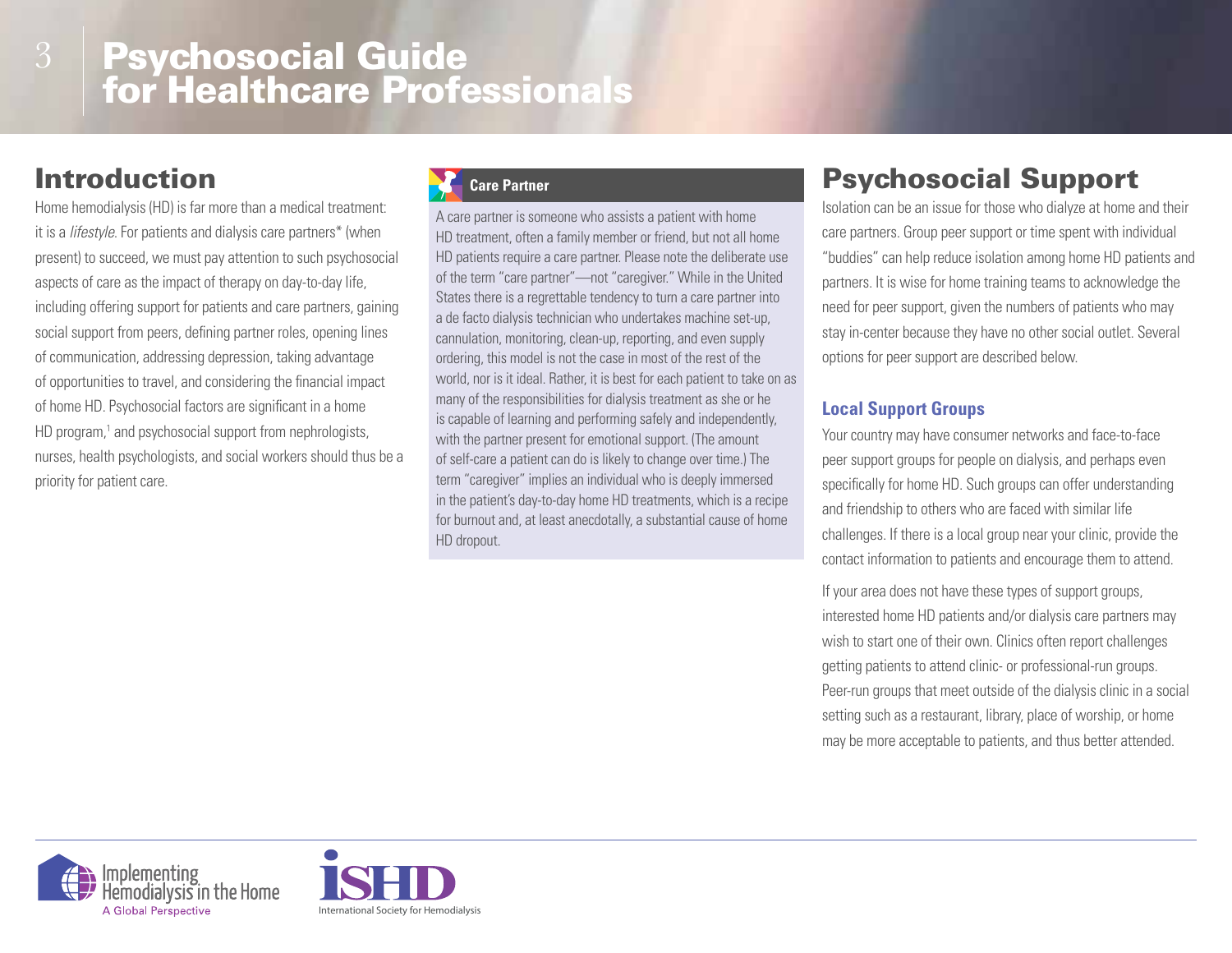Patient groups may—or may not—welcome professionals as guest speakers or facilitators. Each group may differ, and the choice of speakers needs to belong to the members. Patients and dialysis care partners may benefit from having separate groups so members of each group can speak freely without worrying about upsetting a loved one.

#### **Web-based Support**

For Internet-savvy patients, online support is available 24 hours a day anywhere in the world, in the form of social media discussion groups, message boards, email listservs, chat rooms, and others. For example, a Facebook discussion group that includes patients undergoing home HD can be found **here**, and other groups are available online in Google+, Yahoo, etc. Because each person's treatment and prescriptions are different, caution patients not to follow medical advice of any kind discussed in these groups without first checking with their own care teams.

#### **Buddy Support**

One-on-one "buddy" support can help patients and/or dialysis partners, and can be logistically easier to arrange than group support. Such support can be face-to-face or via telephone or the Internet. Talk to patients and dialysis partners and see if they would like to provide support to others. If so, keep their contact information and basic demographics (age, gender, work status, cause of kidney disease, etc), so you can attempt to match like

individuals. It may be wise to recontact a potential buddy before giving out his or her name to a patient, to protect the buddy's privacy and ensure that he or she is still available and interested in participating. It is important to provide participating buddies with some general nonmedical background information about the patient who needs support. Caution buddies to divert all medical questions to the care team, as each person's treatment and prescriptions are different.

#### **Useful Resources**

For those who want to start a peer support group.

- » The Community Toolbox. Creating and Facilitating Peer Support Groups
- » Manuals and Workbooks for Starting and Running Support Groups

#### **Practice Tip**

An example of a buddy support system can be found at http:// homedialyzorsunited.org/hdu-buddies/. This system could be set up in your own program, region, or country.

### Dialysis Partner or Solo?

The patient is always involved in home HD as the recipient of treatment. However, there is a continuum of care partner involvement, from 0% (self-dialyzing patient with no partner; a model that is encouraged or required in some countries, but discouraged or forbidden in others) to 100% (severely disabled patient who requires total care for all activities of daily living as well as home HD). Dialysis care partners are most often spouses or significant others. However, some are parents, children, siblings, friends, or neighbors. Any time a partner is present for home HD, his or her involvement can fall anywhere along the 0% to 100% continuum, and the level of care partner participation in care may vary over time, either as a patient becomes more confident and adept, or if a health setback reduces his or her physical or cognitive abilities.

Nephrologists, nurses, social workers, and especially home HD training staff who *encourage the maximal degree of patient independence for self-care* may help minimize dialysis partner burnout. In particular, cannulation can be extremely stressful for dialysis partners and is best undertaken by the patients themselves, if possible (See "The Care and Keeping of Vascular Access for Home Hemodialysis Patients" module). If a partner becomes unable or unwilling to provide care, a patient on home HD who requires partner assistance is unlikely to be able to continue at home.



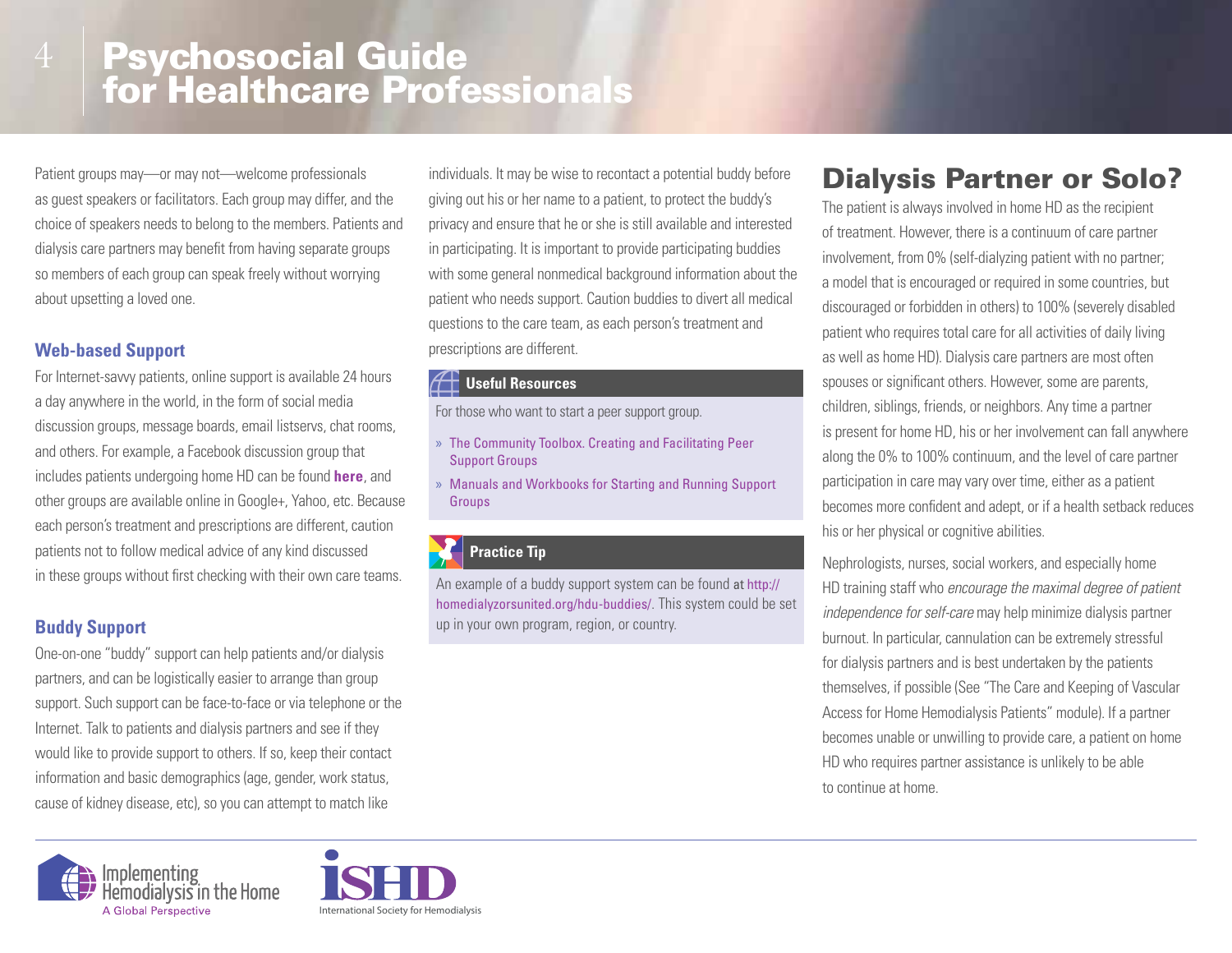The chances for home HD success may improve if dialysis care partners (when present) offer social and emotional support to the able patient, while taking on as few of the instrumental tasks as possible.<sup>2</sup> Creating an expectation that self-dialysis is the norm and providing positive feedback for each step along this path can go a long way toward helping patients and dialysis care partners succeed. A study conducted by Wise et al identified 4 dialysis partner/patient team types, 2 of which in the study appeared, at least in the short run, to be far more successful than the others.2

5

- 1. *Thriving* Both the patient and dialysis partner flourish with the new challenge they face together. They work as a team and use the HD time as couple time to strengthen their relationship.
- 2. *Surviving* Home HD does not make a patient and the dialysis partner stronger, but they successfully adjust to the challenges and succeed.
- 3. *Martyrdom* A patient expects support from a dialysis partner who provides it resentfully. Research suggests that burdening a partner is associated with home HD failure.
- 4. *Seeking Other Options* A patient may insist that his or her home treatment is burdening the dialysis partner—even though the care partner may not agree. The patient plans to switch to in-center care.

#### **Dialysis Partner Considerations**

Ensuring that dialysis partners learn how to access relevant resources is a critical part of a home HD program that involves or requires partners. Dialysis partners who are moderately or highly involved in day-to-day home HD treatments need to feel that their questions will be answered by a very patient home dialysis staff at any time of the day or night. Dialysis partners may need to take time off to refresh themselves and renew their energy by socializing with friends or family or pursuing a hobby, even if only for a few hours at a time. (And they need to hear from dialysis staff that time away will not only help the patient, but also themselves, and that partners should not feel guilty about wanting a break.) Partners also need to know that they or the patient can get short- or longer-term respite care when and if it is needed.

Generic care partner resources may be of benefit to those partners whose role in home HD and other activities of daily living and medical tasks is all encompassing (ie, feeding, bathing, toileting, suctioning, etc). Given the high degree of dialysis care partner burnout, support for both patients and care partners is vital to ensure home HD program success.

All care partners, regardless of level of involvement with home HD treatments, may benefit from peer support from other home HD partners. Tell them about local face-to-face and online support options that may help them to reduce their own isolation. Good communication between patients on home HD and dialysis partners is vital. Encouraging patients and dialysis partners to work as a team can bring them closer together (Table 1).

#### **Practice Tip**

Observing couples who show an interest in home HD, encouraging open communication about expectations, and urging the patient to do as much as he or she is able are strategies that may help improve the success rate of your program. It is wise to confront the issue of care partner burnout up front during training, and explain how it can be addressed (ie, through shifting of care tasks onto the patient, identifying backup care partners, and using respite services). This way, patients will not be surprised if one day the therapy becomes untenable for the partner.

#### **Useful Resources**

- » Caregiving Basics: Tips for Caregivers
- » Caregiver.com
- » Caring for Caregivers
- » Family Caregiver Support Network
- » US Administration on Aging What states are required to do to help caregivers
- » Carers UK
- » Carers Support UK



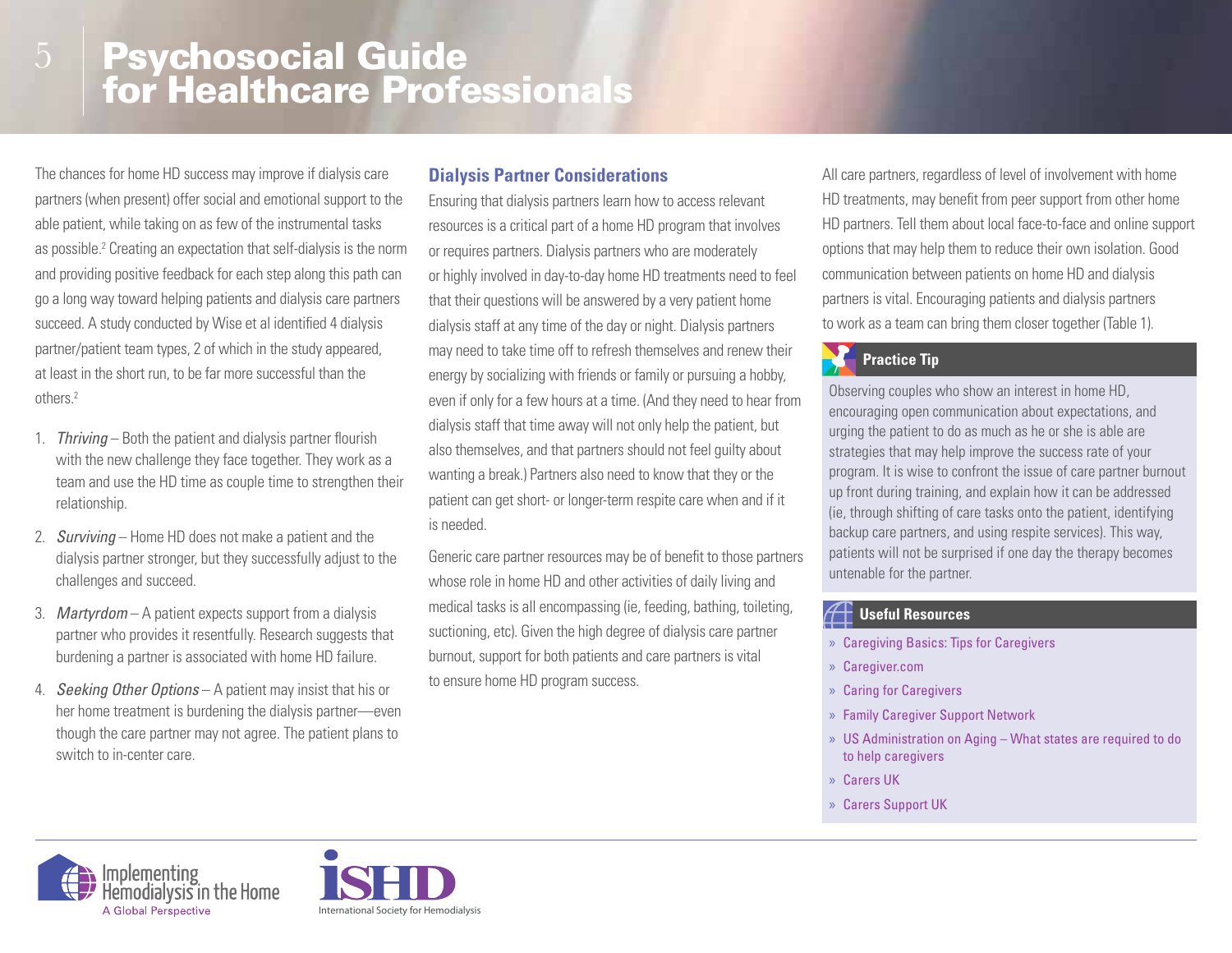#### **Table 1. Communication Strategies for Trainers to Share with Patients and Care Partners**

Make eye contact–look at your partner

Tell your partner that you appreciate things he or she does

Use forms of touch that you are both comfortable with (eg, a pat on the back or hug)

Celebrate milestones (ie, each year on dialysis as 1 year more of life together)

Negotiate home dialysis task changes if your situation changes

Talk about your goals and dreams, and steps you'll take to reach them

### Respite Care for Home HD

Respite care is the provision of temporary or part-time care by healthcare professionals and provides relief to the patient and their care partner from having to perform HD at home. Proactive respite care for patients and dialysis partners may make the difference between home HD success and failure, although there are no studies in adults that examine this premise. Encourage both partners to exercise, get out socially, support others, engage in hobbies, and be active in a community. Life should NOT be about dialysis! Alert both patients and partners to the availability of respite care during training and afterward, and ensure that they know how to access the service when it is wanted or needed (ie, due to a sudden illness or travel of a care partner).

Respite programs may offer a nurse or other paid care assistance who could visit the home on a temporary basis to take on the chosen care partner's dialysis tasks, providing the partner with time off from the role. This respite model is likely to be preferred by both patients and care partners, as the patient's setting and dialysis prescription will not change, and the respite care provider may be trusted by both individuals (particularly important when the patient does not self-cannulate).

Program respite may also require access to a dialysis machine at a local satellite unit or other home training unit that can offer this service. This respite model may be much less appealing, particularly if patients who use frequent and/or extended home HD must switch to conventional, thrice weekly treatments and also use an unknown individual as the cannulator.

Plan to include 1 to 4 weeks per year of respite care in your renal program. The type of respite required will be determined by the patient and dialysis partner and their own unique situation.

#### **Trained Dialysis Assistance**

In some countries, professionals who are trained in dialysis may come to the home and assist with dialysis treatments. So-called "staff-assisted" home HD could be a convenient alternative for patients who do not have a dialysis partner, do not want to do everything by themselves, and can afford to pay a monthly salary or a per-treatment fee to a helper. The salary or fee would vary depending on the tasks a helper would need to do.



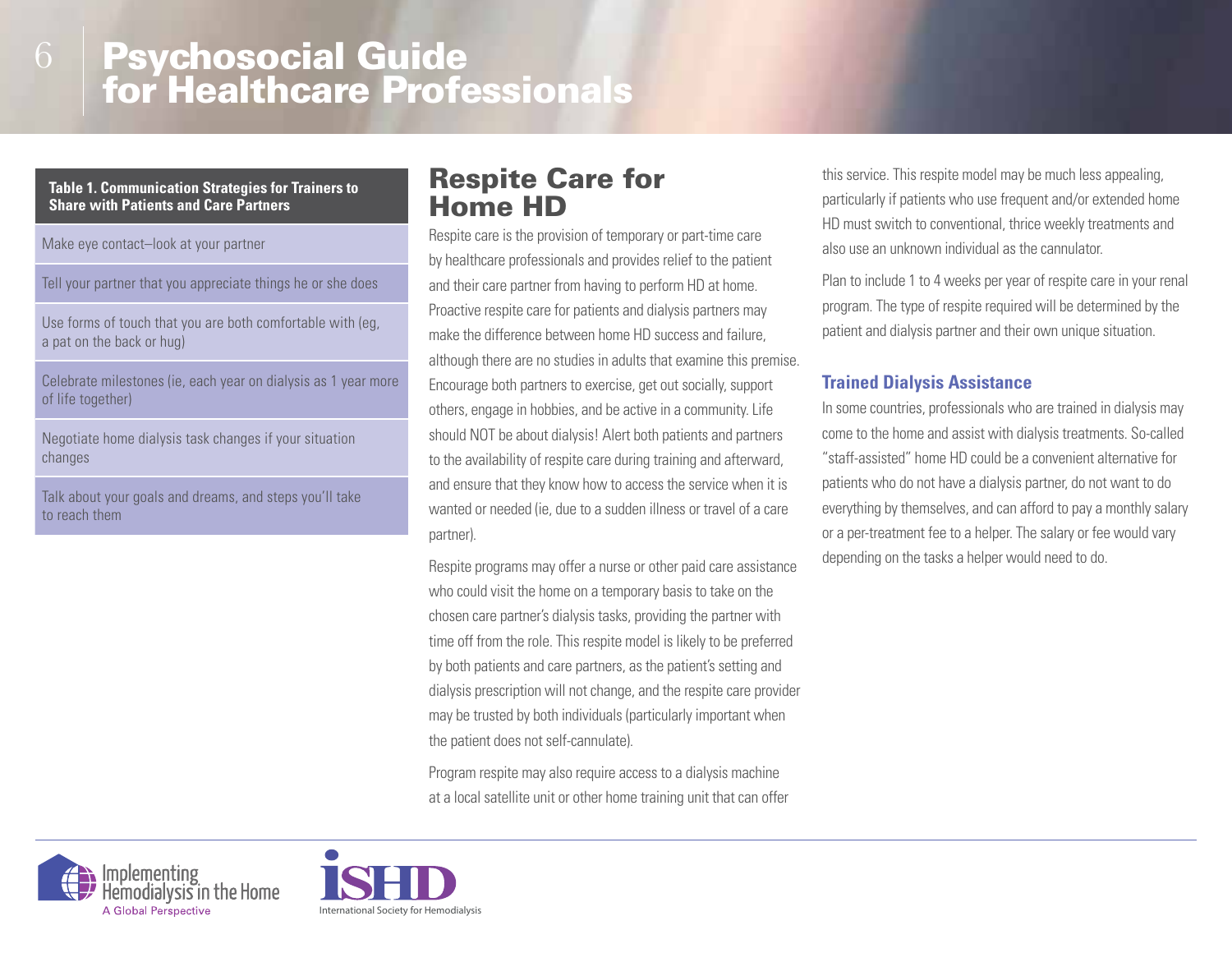# Depression

In a small study of nocturnal home HD ( $N = 67$ ) participants and care partners, depression criteria were met by 47% of patients and 25% of care partners.<sup>3</sup> Other research has found that depression will not subside without treatment,<sup>4</sup> and can substantially reduce the ability of an individual to follow the treatment plan. The Kidney Disease Quality of Life survey (KDQOL-36; required to be performed at least annually in the United States) can be used as an initial assessment tool for determining depression, with a mental functioning score of 42 or less suggesting that additional screening is needed. The Center for Epidemiologic Studies Depression Scale Revised (CESD-R) is a valid, reliable, 20-question tool to assess for clinical depression that is easily scored by hand. You can access the CES-D in English **here**.

Proactively involving a psychologist at the beginning of training and at regular intervals of treatment can ensure that the potential for anxiety and depression for both patients and care partners are explored, and may help keep patients from withdrawing from home HD unnecessarily (Table 2).

#### **Table 2. Informal Questions to Detect Anxiety and Depression**

Are you often struggling to get out of bed and do daily activities?

#### Do you cry often?

Do you feel angry easily for no reason?

Have you stopped paying attention to how you look?

Are you eating for comfort or refusing to eat at all?

Are you thinking of harming yourself?

### Travel and Holidays/ Vacations

Travel and holidays/vacations are an important part of many peoples' lives. Assisting and encouraging home HD patients to enjoy a holiday/vacation may provide them with some normality, improve their quality of life, and keep them on home HD longer. Because some patients may believe that travel is not possible while they are undergoing dialysis, it is vital that health professionals make every effort to help patients to see the possibilities. Patients on home HD can indeed travel, but may require staff assistance, depending on the machine. Machines that are more portable allow the patient to bring the machine along in a carrier in a car, plane, ship, or train. Many international airlines now accept the machines as essential medical equipment at no charge, and some allow 2-days' worth of dialysate to accompany the machine as long as the dialysate is in the original packaging. Supplies must be shipped to the travel destination, for which there may or may not be a fee the patient must pay, depending on distance and location. A hotel may charge a package receiving fee; it is worth asking if this fee



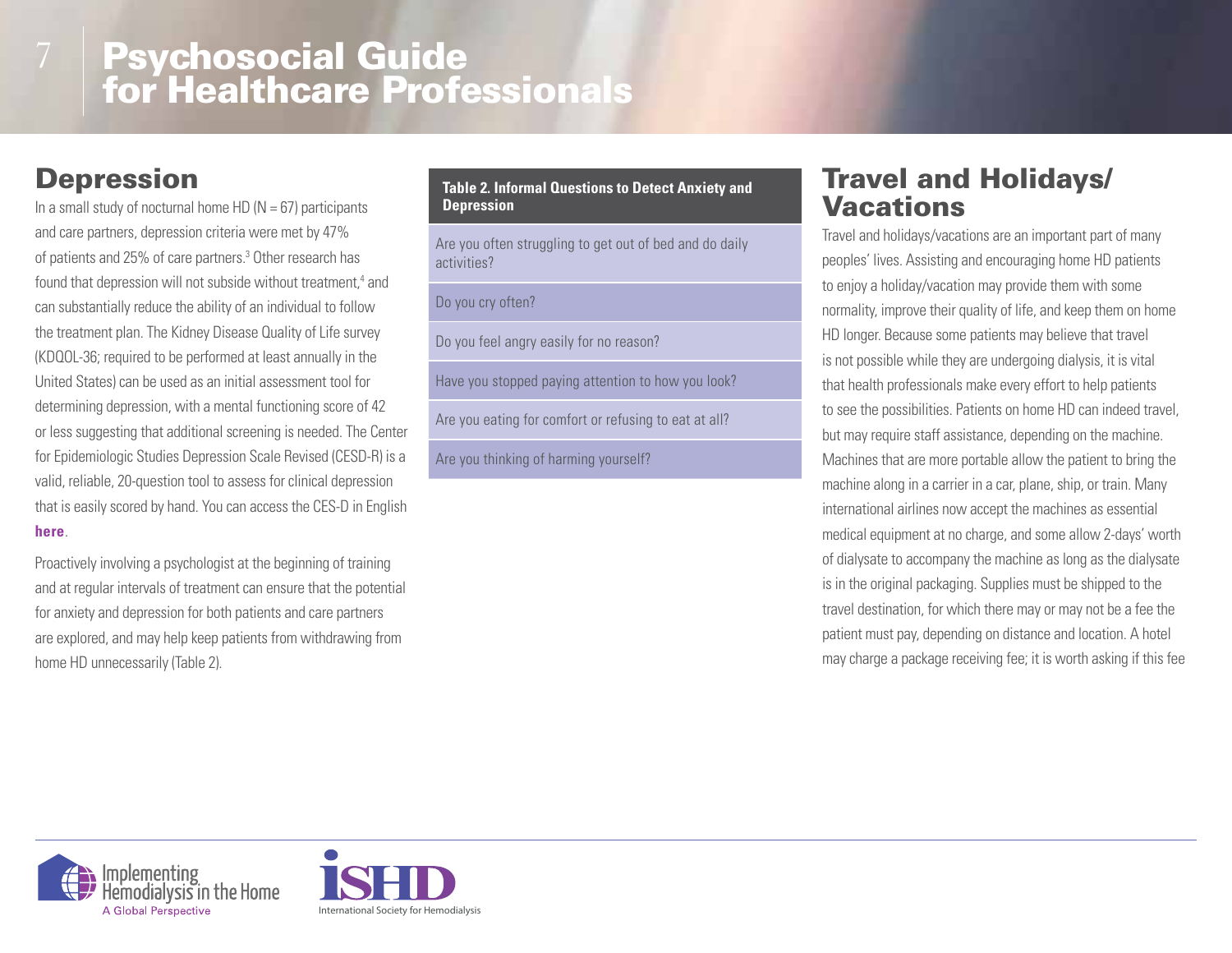can be waived due to the lifesaving nature of the delivery. Advise patients who bring their own machines along for travel to identify a clinic at their destination that can support them if necessary during the trip. Dialysis travel checklists and information can be found at:

- **http://www.davita.com/services/travel-support/traveltips-and-articles/travel-checklist-for-people-ondialysis/s/5734**
- **http://www.nwkidney.org/dialysis/traveling/checklist. html**

#### • **http://www.kidney.org.au/ForPatients/ DialysisandTravel/tabid/608/Default.aspx**

For those patients with a non-portable machine, planning for holidays/vacations may be required from several months to as much as a year in advance. Clinic staff must assist with travel dialysis bookings and the administration that is involved (blood tests, treatment information).

Travel can change dialysis logistics. The food at another location may be different, as may the treatment schedules, so patients will need to be flexible regarding their own selfcare. Further, blood pressure may change with travel, so dose adjustment of antihypertensive medications may be necessary. Special medication storage may be required for drugs such as erythropoietin and insulin that must be kept within a certain temperature range.

### Financial and Cost **Considerations**

Real and perceived costs may determine the success of maintaining people on home HD. People who choose home HD should not be financially burdened by it. If in-center HD incurs minimal or no cost to the patient, home HD must provide a comparable cost structure, or cost will be a disincentive. Sharing the cost implications with interested patients may dispel myths and make home HD more appealing. In some countries, patients wrongly believe that they must buy a home HD machine, and many do not know that their government-funded healthcare helps pay for most dialysis, dialysis partners, utility costs, and equipment (see "Funding and Planning: What You Need to Know for Starting or Expanding a Home Hemodialysis Program" module).

#### **Practice Tip**

Patients who switch from nocturnal and home HD treatments to standard ones during travel risk lethal hyperkalemia if they do not adapt their diets. A visit with a renal dietitian or at least a revisiting of the need to restrict potassium (and reexamining which foods and beverages contain it) and discussing the symptoms of hyperkalemia before a trip can help avert high serum potassium. Blood tests are encouraged at the destination clinic if patients will be away for an extended period.

Costs for dialysis care partners may include accommodation or travel during training. In some countries (not the United States), care partners may be eligible for a Carer's Pension or other financial support through local or regional government sources. Examples of funding support in Australia can be found **here**.

Healthcare financing systems vary by country, and in some cases within regions of the same country. For home HD, costs beyond the machine and water treatment include ongoing dialysis partner payments (country-dependent), disability pensions, electricity and water usage, medications, dialysis consumables, dialysis chairs, medications, dressings, and equipment for health monitoring, such as scales and blood pressure machines.

In some countries, the social security/pension system may make annual payments to people whose home energy costs increase due to the use of essential medical equipment for a disability or health condition, and these payments may apply to home HD therapies.

In other countries, such as India, there is currently minimal government or insurance company support for home HD; patients must pay out of pocket. Some providers have started to offer home HD programs where patients pay a monthly equipment rental fee and do not have to buy the equipment. In such cases, insurance companies may pay the equivalent of an in-center HD session, while the rest of the cost is borne by the patient. Such programs mainly offer staff-assisted HD.



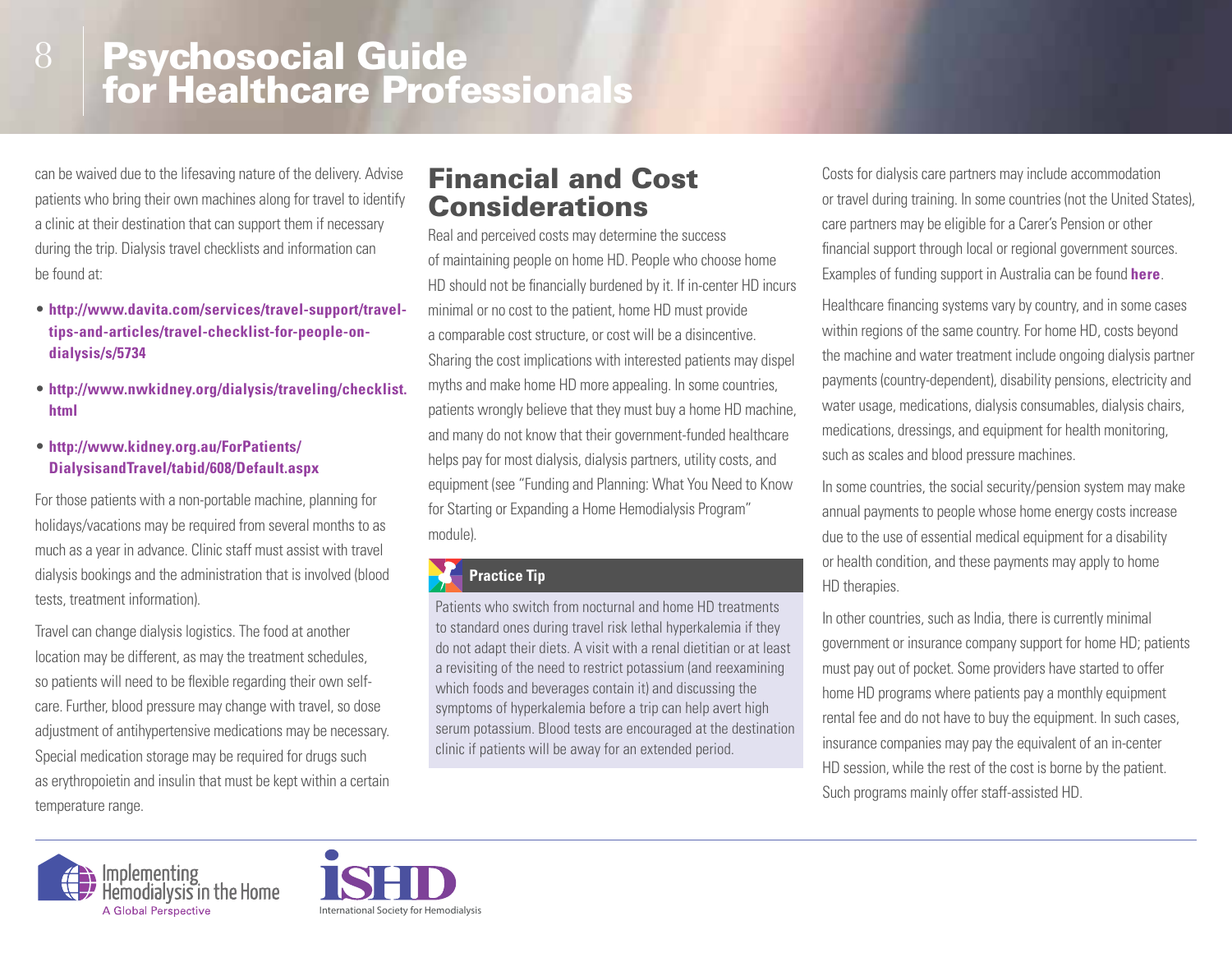## Infrastructure Support

In countries that have infrastructure support in place for home HD, it may be hard to imagine its absence. However, in some parts of the world where home HD is relatively new, there may not be adequate infrastructure in place to fully support home HD (eg, telephone backup for home patients and technicians to make electrical and water updates for a home HD machine). It is important to acknowledge that patients who lack such support may feel even more anxious and isolated than they already would at the prospect of having to dialyze at home. Providing answers to questions like, "What do I do if I have a problem?" is vital to allow these patients to succeed at home. In these cases, online peer support may make the difference between success and failure (see "Patient Safety in Home Hemodialysis" module).

### Summary

In this module, we have provided you with information regarding the psychosocial aspects related to home hemodialysis. Although there are many other important facets to consider, many people around the world who perform home HD have been able to fit dialysis into their lifestyles rather than allowing the restrictions of dialysis to dominate their lives. We wish you all the best with the development of your program and encourage you to consider the information we have provided above.